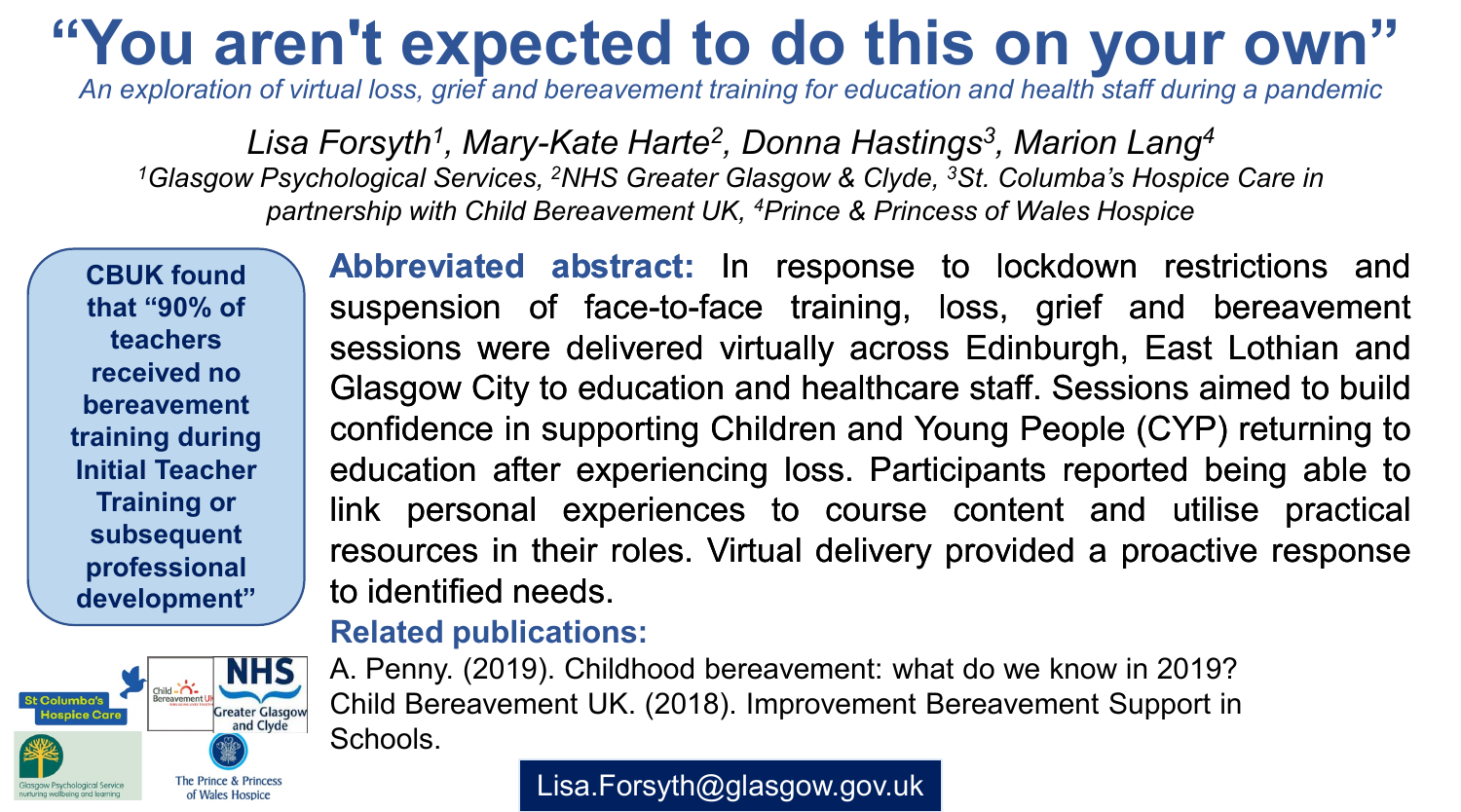## **Previous work, Challenge, and Approach**

Pre-pandemic, face-to-face training on loss, grief and bereavement was offered across the three Local Authorities to education and health staff. Evaluations showed that practitioners viewed the input as highly valuable to their practice.

In compliance with Scottish Government guidelines the authors were unable to deliver face-to-face training. This was against a backdrop where school communities were fragmented and both young people and practitioners reported experiencing a loss of connection and a sense of isolation.

Training was offered at the end of the school day via Microsoft Teams. The input aimed to support the return to school for CYP and practitioners as well as acknowledging and validating the lived experience of those involved.





Lisa.Forsyth@glasgow.gov.uk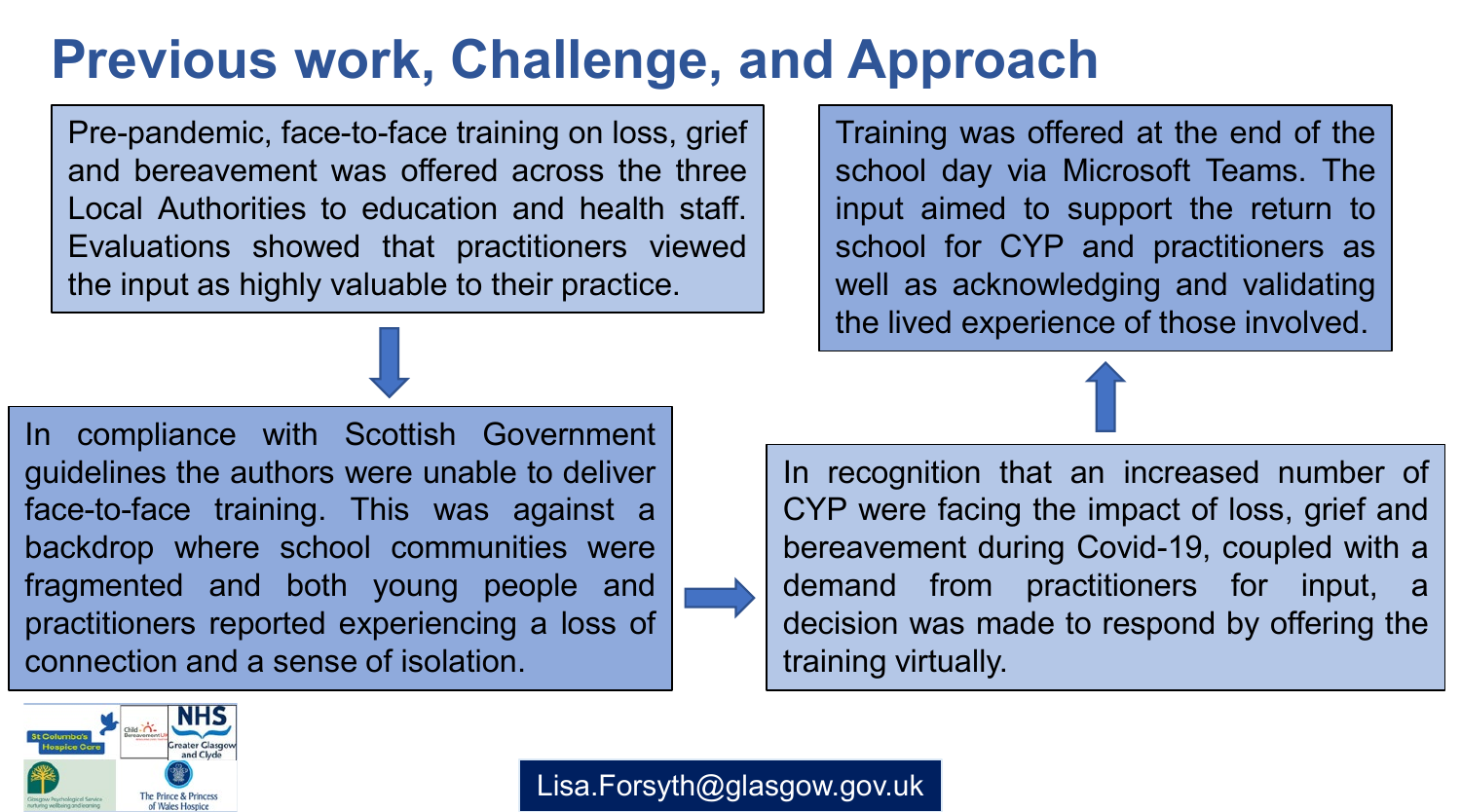## **Delivery and Content**

Spaces on each training input were capped at a maximum of 25 per session. This was based on facilitators capacity to support individual needs within the group. This helped to offer safe and ethical facilitation by being supportive of individuals self care needs.

Sessions included: Contemporary Theories of Grief, Educational Context, Impact of Covid-19, The Voice of the Child & Young Person, Case Studies, Emotional Literacy, Resources, Signposting, Resilience & Self Care. Online breakout rooms were used to facilitate both large and small group discussions.



The Prince & Princess of Wales Hospic

"The input from the young people was superb. Both spoke so passionately and confidently about the work they have been doing"

#### Lisa.Forsyth@glasgow.gov.uk

#### Young people's experiences of change during the pandemic